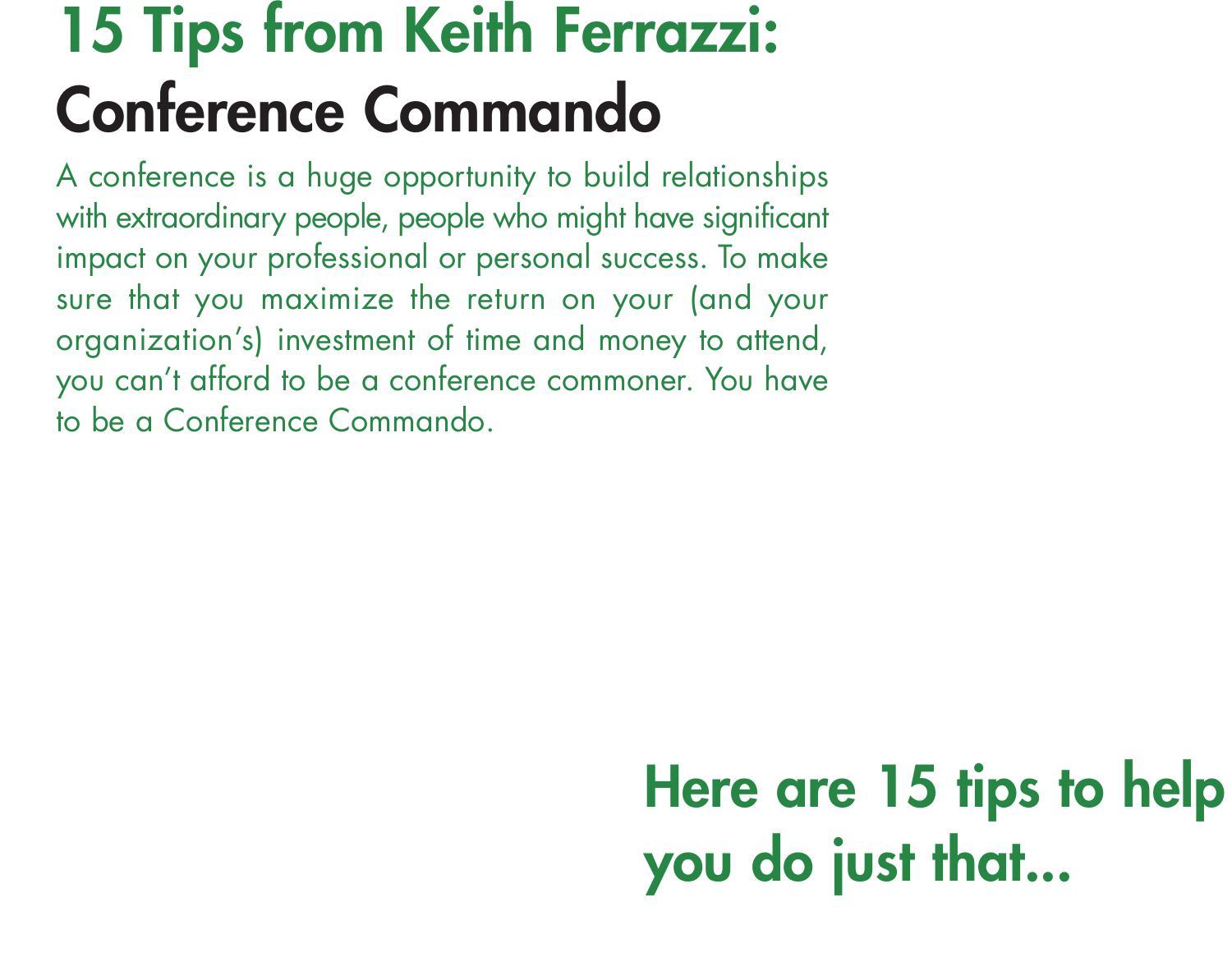#### #1

## Remember the 7 P's.

Proper Prior Planning Prevents Piss-Poor Performance. Military strategists know that most battles are won before the first shot is fired. The side that determines where, when, and how an engagement is fought usually gains an insurmountable advantage. So get focused. Take time weeks before the conference to think through and write down why you are attending. What do you want to achieve? Who do you want to meet? The more clearly you articulate what you want and need from the

conference, the more likely you can plan and execute your mission.

## #2

#### Know your targets.

Get the list of conference attendees somehow—call the conference organizers, ask your friends who are going if they know of other attendees, or whatever it takes. Then go through the list and note those you want to meet. Keep that list with you at all times during the conference (including social events) so you know whom you've met and whom you still need to meet.

## #3 Gather intelligence.

If you want to get to know someone, the first thing you should do is figure out how you can help them. Google them. Of course, their business interests will be most obvious, but do some deeper research to learn about their human sides. Then find your currency for them—your experience, knowledge, contacts, or resources that can make them more successful. And get this: the best part of doing your homework is that it doesn't have to be a secret. When you meet your target contact, say, "I always make a special effort to inquire about the people I'd like to meet." Inevitably, people are flattered. Wouldn't you be?

## #4

## Strike early.

Don't wait for the conference to start your networking. A week or two beforehand, <sup>p</sup>ick up the phone and call at least the top three people you want to be SURE to meet. (And no whiny excuses about not being able to find their coordinates. This is the information age!) Begin your conversations now and/or arrange a time for when you arrive at the conference. Can't get past their gatekeepers? Surprise them with a fax or a voice message when they arrive at the c o nference and save them from spending the night alone in their rooms—most likely

in the very hotel where you're staying! Say, "I'll be downstairs at 8 with a few people for drinks and dinner. Would you like to join us?"

## #5

#### Never attend a conference.

Well, never just attend a conference. You should be sure to speak, too, even if your name isn't on the program. While keynote speakers are basically given hour-long infomercials for their brands, you can acquire a 30 second commercial for yours just by asking a thoughtful question during Q&A. Stand tall, say your name and what you do, and then ask a great question. Then enjoy your temporary celebrity status after the session. People will be eager to approach you once you've been introduced in a public forum.

## #6

## Slight the speakers.

Don't waste time standing in line to meet a speaker after his or her song and dance. There will be so many other brilliant people at the conference; go meet them! If you must meet the speakers, please approach them before their talks, before they have captivated the cro w d's atte ntio n a n d a d oratio n.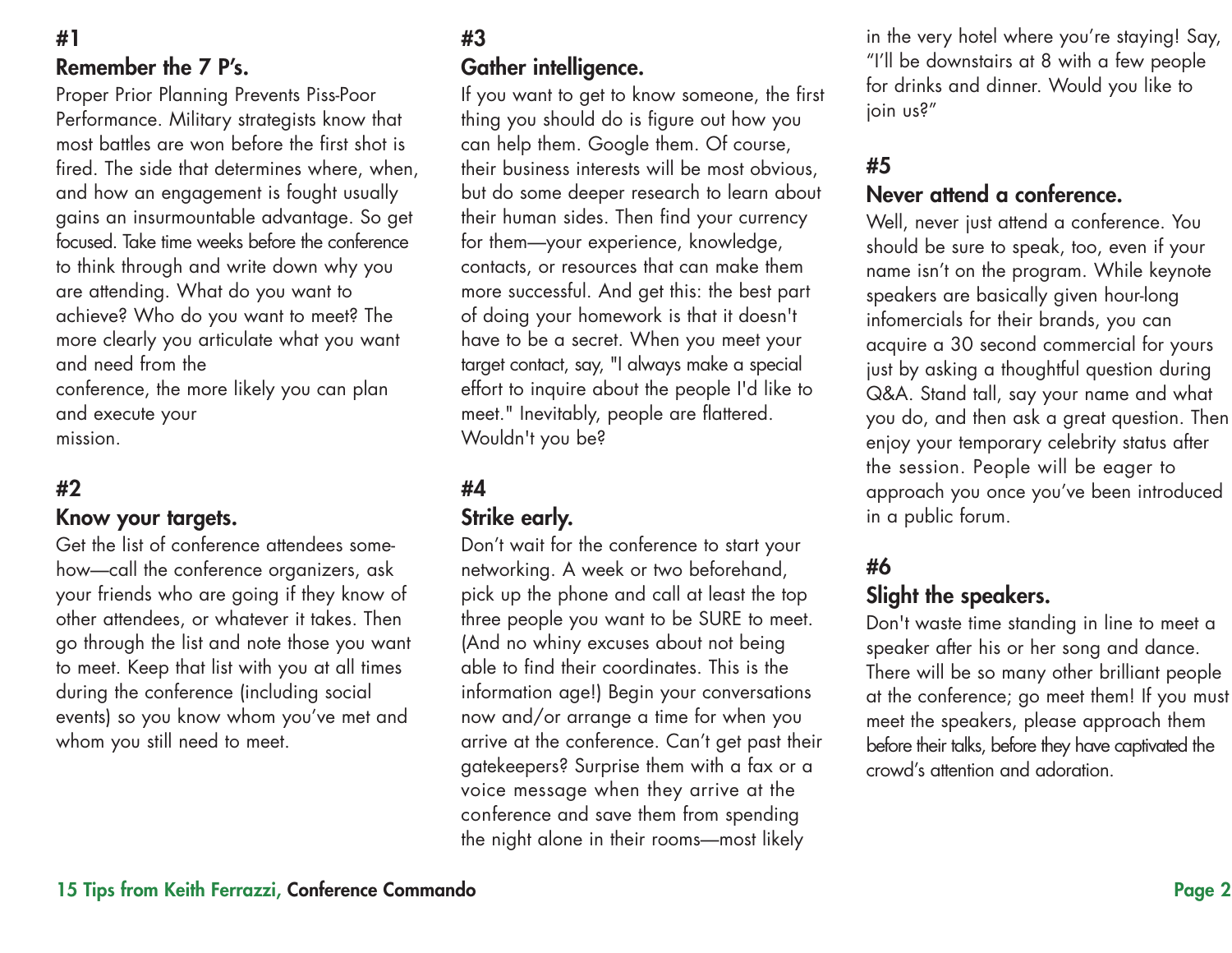#7

#### Get a wingman.

Just as people lose weight more effectively if they have a workout partner, your start more of the relationships you want if you team up. You and your buddy can provide each other motivation, guidance, and assistance if y ou'll share with each other your real reasons for attending the conference, whether it's to lo o k for <sup>a</sup> n e <sup>w</sup> jo b, to fill <sup>y</sup> our sales <sup>p</sup>ip elin e, or maybe even to seek a romantic relationship. Wouldn't it be great to show up to the conference with somebody who's actually on your side, who's got your back, who's working with you?

## #8

## Draft off a big kahuna.

Get to know some of the most well-known folks at the conference or the conference organizers themselves and hang with them. The important people will rotate by them sooner or later. If you're there, you'll meet everyone who matters. And if you need to reach out to someone who doesn't happen to swing by, ask your new friend—a big kahuna—for an introduction.

## #9

#### Be an info-hub.

Get really familiar with the conference program. Then pick the brains of conference staff and anyone else willing to share the ins and outs of what's happening in and around the big meeting. If you're in the loop on the private parties and after-hours special events, everyone will come to you for the goods.

## #10

## Work hard on break.

Don't run off to stuff your face or check e-mail between sessions. You should attend to your bagel and BlackBerry while boring speakers like me are blabbing on and on, so when break time comes, you can get out there and do what you really came to the conference to do—meet people!

## #11

## Hijack a dinner.

True commandos aren't constrained by the agendas they receive at registration. Arrange a dinner at a special place out on the town you're visiting with people who care about a particular topic that matters to you, or modify a conference meal that's already paid for by inviting specific people to join your table as you meet them during the day. There's usually no assigned seating. And if there is, just tell a conference organizer that you prefer to reassign yourself. They exist to make the conference better for you.

## #12

#### Let your guard down.

When you engage a target contact, don't you dare talk about the weather! It makes no impact at all. Skip the small talk and dive into the stuff that really matters to you and them: interests, passions, struggles, and greatest needs. You'll have to push yourself to be human and open up enough to get y our a c quainta n c <sup>e</sup> to start sh arin g. T h e n listen, listen, listen with warmth and sincerity. And if you are able to help them, do so. Intimacy and Giving are the two keys to making quick connections that jumpstart lasting relationships.

#### #13

## Master the Deep Bump.

Once you've successfully taken your c o n v ersatio <sup>n</sup> with a new acquaintance down deep, past the shallow small talk, secure an invitation to reconnect later. Then bump! Move on and meet more people. Don't be like the co-dependent ankle hugger who thinks the first person he meets is his best friend forever.\* You've invested too much time and money in this conference not to take the opportunity to meet many different p e o <sup>p</sup>le. You h a v e <sup>a</sup> lifetim e to build relationships with people at the conference, but only a few days to meet them.

\*Profiles of the Ankle Hugger and more characters you should not imitate on page 5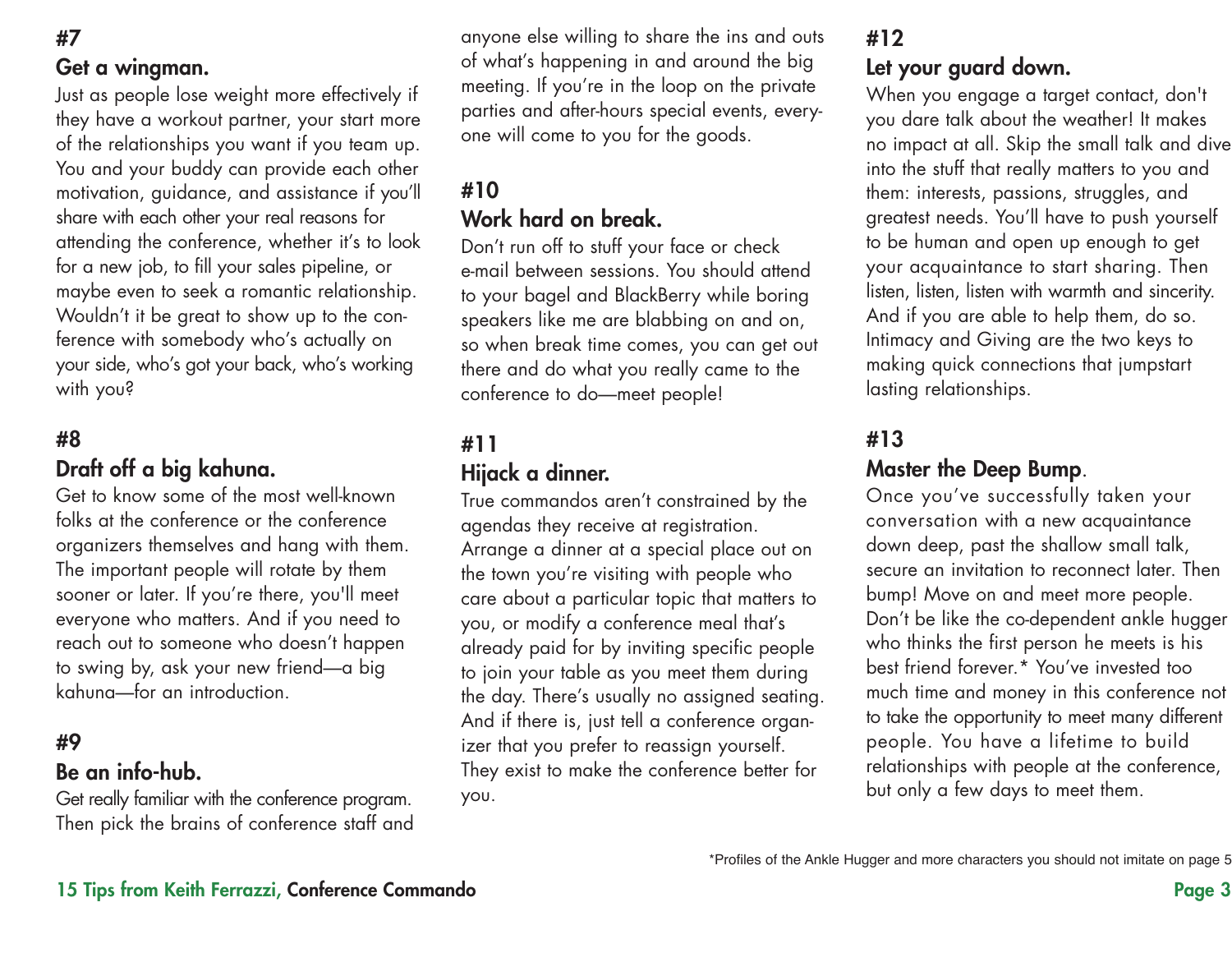#### #14

## Take names (and notes).

Before you conclude the Deep Bump, and move on after making a new acquaintance, be sure to get a business card. Of course, you should quickly scan the card and say the person's name aloud to help commit it to memor y. Furthermore, flip over the card and jot down a few words to remind yourself of what you two discussed, any relevant p ersonal details you wish to remember, and, of course, when and why you're going to follow up later.

## #15 Follow up or fail.

Don't wait until you return home from the conference to ping people whose cards you collect. Shoot out follow-up e-mails each night of the event or write them during your flight home. That is, unless you want that same rubber-banded stack of cards on your desk a year from now, which is probably the result of last year's conference if you went as a commoner and not a commando. Either way, best of luck next time! And you'll need it if you don't remember the 7 P's!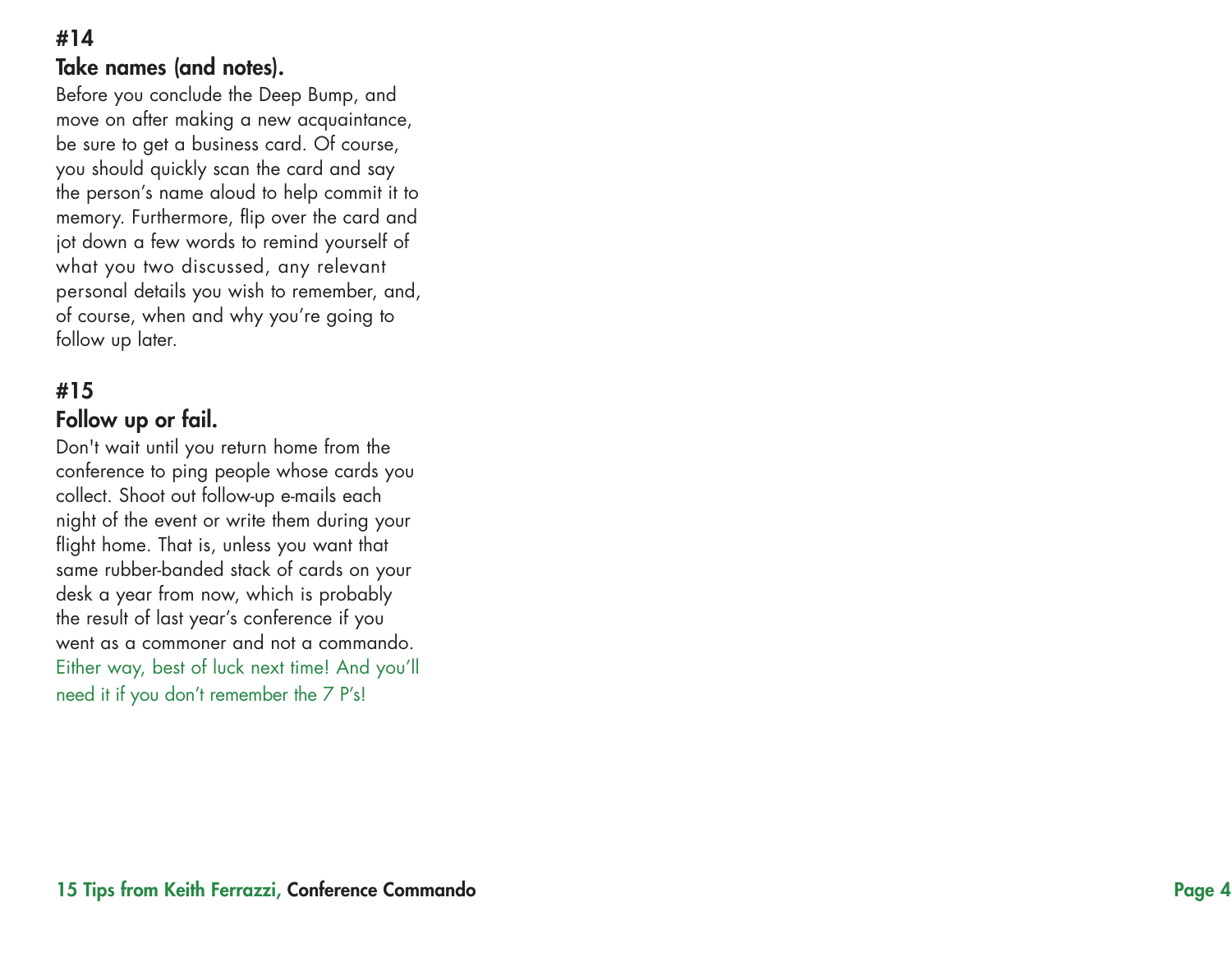## Be a Conference Commando. More importantly, don't be these people.

THE WALLFLOWER: The limp handshake, the position in the far corner of the room,the unassuming demeanor all signs that this person thinks he or she is there to watch the speakers.

THE ANKLE HUGGER: The ankle hugger is a total codependent and thinks that the first person they meet is their BFF (best friend forever). Out of fear, they shadow their BFF the entire conference. You've spent too much money not to leverage the opportunity to meet many different people. So bump! You have a lifetime to build relationships with these people. Collect as many follow-ups as you can.

THE CELEBRITY HOUND: This type of person funnels every bit of their energy into trying to meet the most important person at the event. The problem is, if the person they want to meet truly is the m o st im p orta nt p ers o n at th e c o nfere n c e, that person will be on their guard. And maybe even guarded, literally.

A young friend of mine went to see the King of Jordan speak recently and came back ecstatic. He had waited an hour or more, along with 500 other people, for a chance to shake the King's hand. I asked him, "How, exactly, did you benefit from that encounter?" "I can say I met him," he sheepishly replied. I told him that there were probably at least a handful of dignitaries and members of the King' s cabinet in that room whom no one knew or wanted to know. Wouldn't it have been better for my young friend to actually have had a conversation with one of them, instead of a handshake with someone who will not remember him beyond the handshake? Maybe he could have struck up a relationship. Instead, he got a photo and a handshake.

THE SMARMY EYE DARTER: Nothing will give you a bad rap in less time. Be Bill Clinton instead. If you spend only thirty seconds with someone, make it

thirty seconds of warmth and sincerity. Nothing will give you a good rap in less time.

## THE CARD DISPENSER/AMASSER: This

guy passes his card out like it had the cure for cancer written on its back. Frankly, cards are overrated. If you p erform the bump successfully, and extract a promise for a future meeting, a piece of paper is irrelevant. This person gloats over the number of " c o nta cts " h <sup>e</sup>'s m a d e. In re ality, h <sup>e</sup>'s cre ate d nothing more valuable than a <sup>p</sup>hone book with people's names and numbers to cold-call.